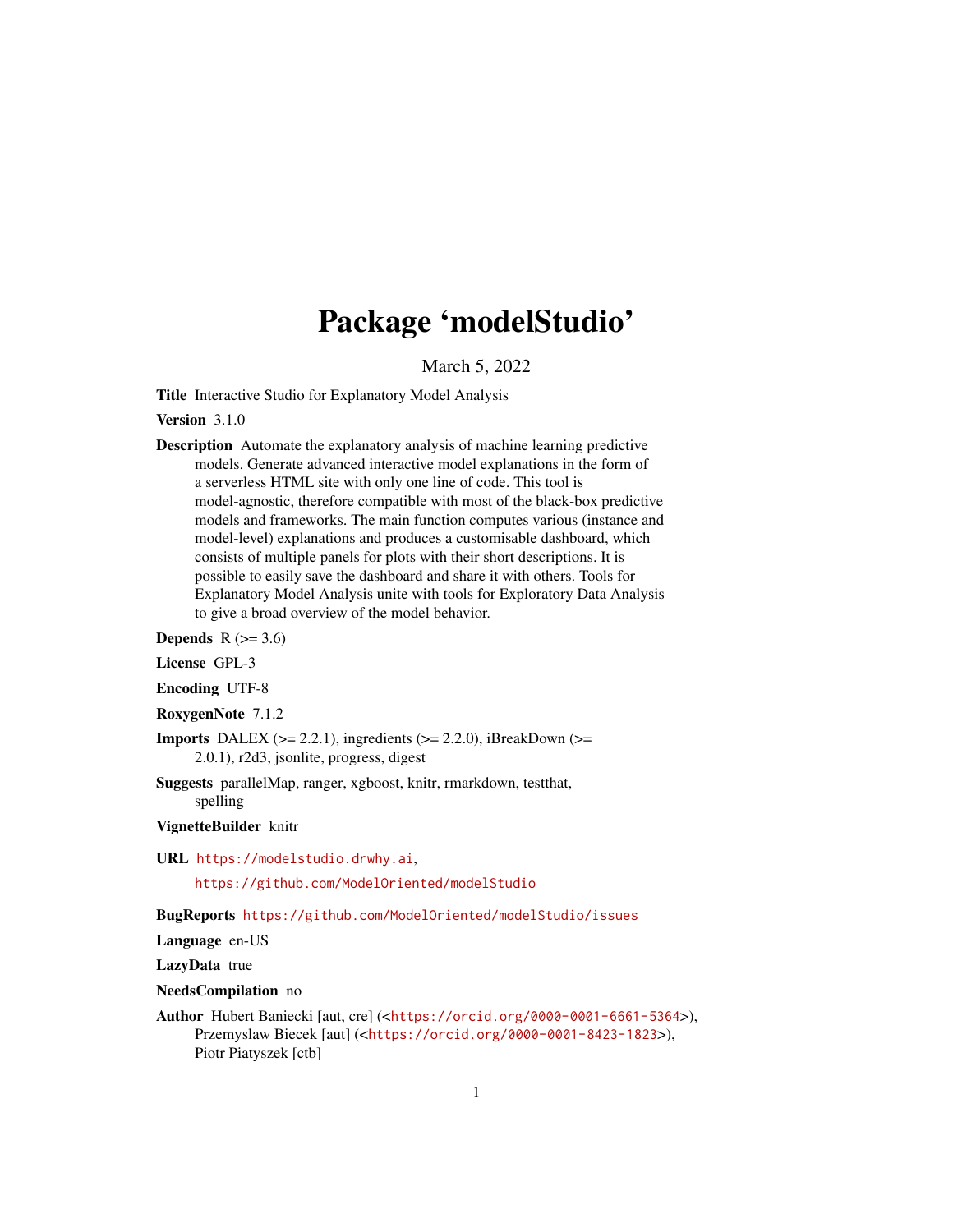<span id="page-1-0"></span>Maintainer Hubert Baniecki <hbaniecki@gmail.com> Repository CRAN Date/Publication 2022-03-05 22:10:02 UTC

### R topics documented:

| Index |  |
|-------|--|
|       |  |
|       |  |
|       |  |
|       |  |
|       |  |
|       |  |

happiness\_train *World Happiness Report*

#### Description

Datasets happiness\_train and happiness\_test are real data from the World Happiness Reports. Happiness is scored according to economic production, social support, etc. happiness\_train accumulates the data from years 2015-2018, while happiness\_test is the data from the year 2019, which imitates the out-of-time validation.

#### Usage

data(happiness\_train); data(happiness\_test)

#### Format

happiness\_train: a data frame with 625 rows and 7 columns, happiness\_test: a data frame with 156 rows and 7 columns

#### Details

Source: [World Happiness Report at Kaggle.com](https://www.kaggle.com/unsdsn/world-happiness)

The following columns: GDP per Capita, Social Support, Life Expectancy, Freedom, Generosity, Corruption describe the extent to which these factors contribute in evaluating the happiness in each country. Variables:

- score target variable, continuous value between 0 and 10 (regression)
- gdp\_per\_capita
- social\_support
- healthy\_life\_expectancy
- freedom\_life\_choices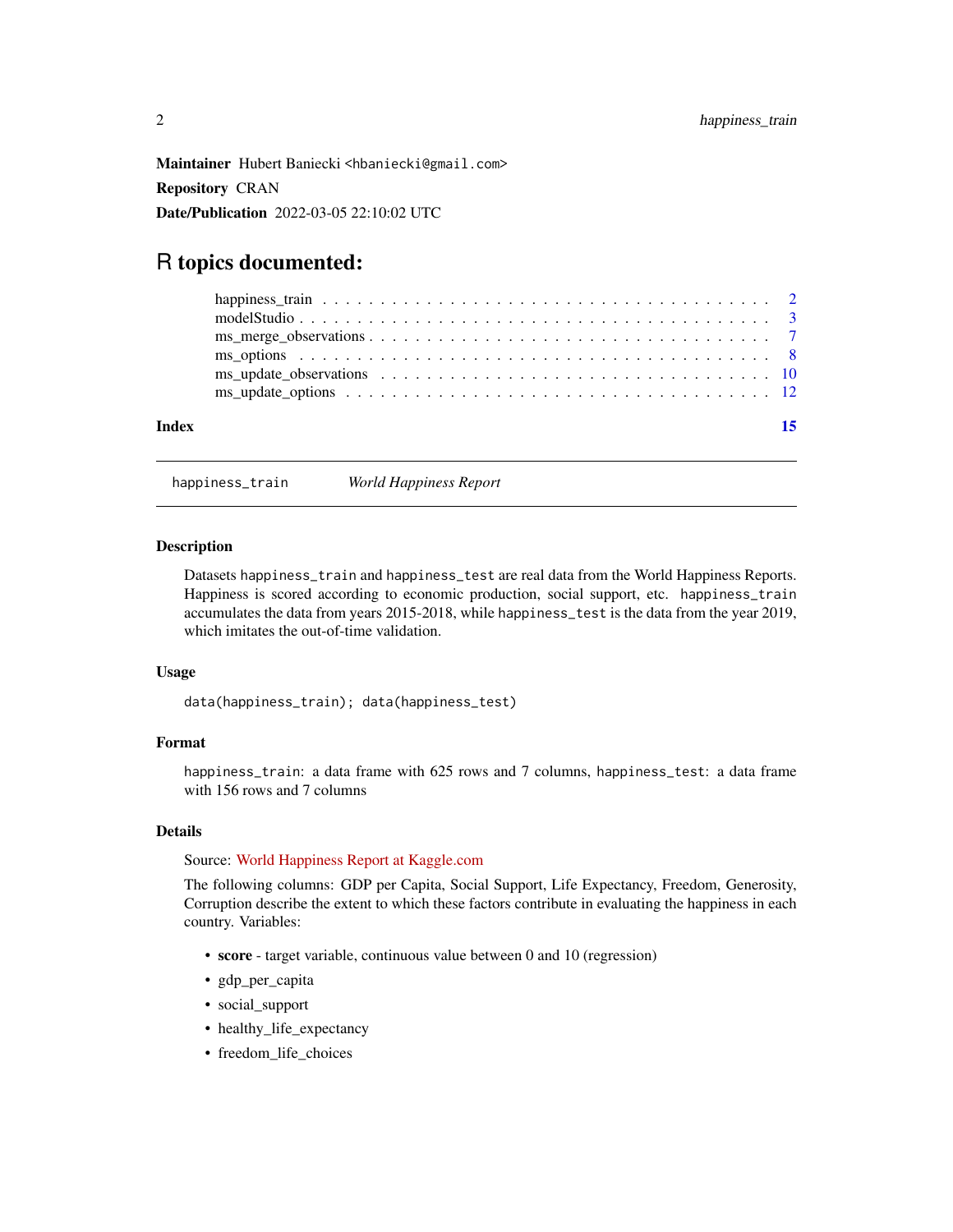#### <span id="page-2-0"></span>modelStudio 3

- generosity
- perceptions\_of\_corruption

#### <span id="page-2-1"></span>modelStudio *Interactive Studio for Explanatory Model Analysis*

#### Description

This function computes various (instance and dataset level) model explanations and produces a customisable dashboard, which consists of multiple panels for plots with their short descriptions. Easily save the dashboard and share it with others. Tools for [Explanatory Model Analysis](https://ema.drwhy.ai/) unite with tools for Exploratory Data Analysis to give a broad overview of the model behavior.

The extensive documentation covers:

- Function parameters description [perks and features](https://modelstudio.drwhy.ai/articles/ms-perks-features.html)
- Framework and model compatibility  $R &$  Python examples
- Theoretical introduction to the plots [Explanatory Model Analysis: Explore, Explain, and](https://ema.drwhy.ai/) [Examine Predictive Models](https://ema.drwhy.ai/)

Displayed variable can be changed by clicking on the bars of plots or with the first dropdown list, and observation can be changed with the second dropdown list. The dashboard gathers useful, but not sensitive, information about how it is being used (e.g. computation length, package version, dashboard dimensions). This is for the development purposes only and can be blocked by setting telemetry to FALSE.

#### Usage

```
modelStudio(explainer, ...)
## S3 method for class 'explainer'
modelStudio(
  explainer,
  new_observation = NULL,
  new_observation_y = NULL,
  new_observation_n = 3,
  factor\_dim = c(2, 2),
  time = 500,
 max_features = 10,
 max_features_fi = NULL,
 N = 300,N_{f}i = N * 10,
 N_sv = N * 3,
 B = 10,
 B_fi = B,
  eda = TRUE,
  show_info = TRUE,
```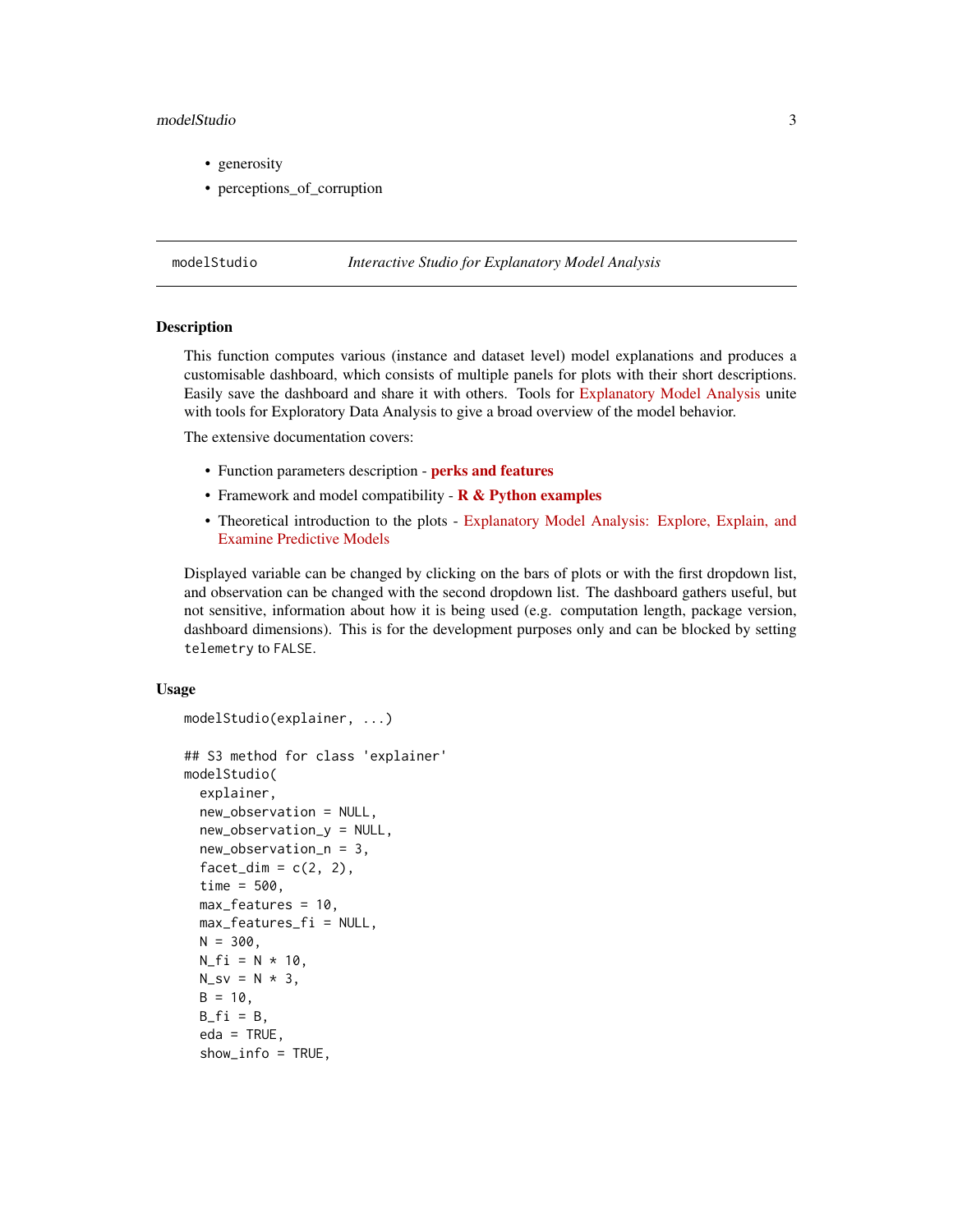```
parallel = FALSE,options = ms_options(),
 viewer = "external",
 widget_id = NULL,
 license = NULL,
 telemetry = TRUE,
 max_vars = NULL,
 verbose = NULL,
  ...
)
```
#### Arguments

| explainer         | An explainer created with DALEX:: explain().                                                                                                                                      |
|-------------------|-----------------------------------------------------------------------------------------------------------------------------------------------------------------------------------|
| $\cdots$          | Other parameters.                                                                                                                                                                 |
| new_observation   |                                                                                                                                                                                   |
|                   | New observations with columns that correspond to variables used in the model.                                                                                                     |
| new_observation_y |                                                                                                                                                                                   |
|                   | True label for new_observation (optional).                                                                                                                                        |
| new_observation_n |                                                                                                                                                                                   |
|                   | Number of observations to be taken from the explainer\$data if new_observation<br>$=$ NULL. See vignette                                                                          |
| facet_dim         | Dimensions of the grid. Default is $c(2, 2)$ .                                                                                                                                    |
| time              | Time in ms. Set the animation length. Default is 500.                                                                                                                             |
| max_features      | Maximum number of features to be included in BD, SV, and FI plots. Default is<br>10.                                                                                              |
| max_features_fi   |                                                                                                                                                                                   |
|                   | Maximum number of features to be included in FI plot. Default is max_features.                                                                                                    |
| N                 | Number of observations used for the calculation of PD and AD. Default is 300.<br>See vignette                                                                                     |
| $N_f$ i           | Number of observations used for the calculation of FI. Default is 10 <sup>*N</sup> .                                                                                              |
| $N_Sv$            | Number of observations used for the calculation of SV. Default is $3*N$ .                                                                                                         |
| B                 | Number of permutation rounds used for calculation of SV. Default is 10. See<br>vignette                                                                                           |
| B_fi              | Number of permutation rounds used for calculation of FI. Default is B.                                                                                                            |
| eda               | Compute EDA plots and Residuals vs Feature plot, which adds the data to the<br>dashboard. Default is TRUE.                                                                        |
| show_info         | Verbose a progress on the console. Default is TRUE.                                                                                                                               |
| parallel          | Speed up the computation using parallelMap:: parallelMap(). See vignette.<br>This might interfere with showing progress using show_info.                                          |
| options           | Customize modelStudio. See ms_options and vignette.                                                                                                                               |
| viewer            | Default is external to display in an external RStudio window. Use browser to<br>display in an external browser or internal to use the RStudio internal viewer<br>pane for output. |

<span id="page-3-0"></span>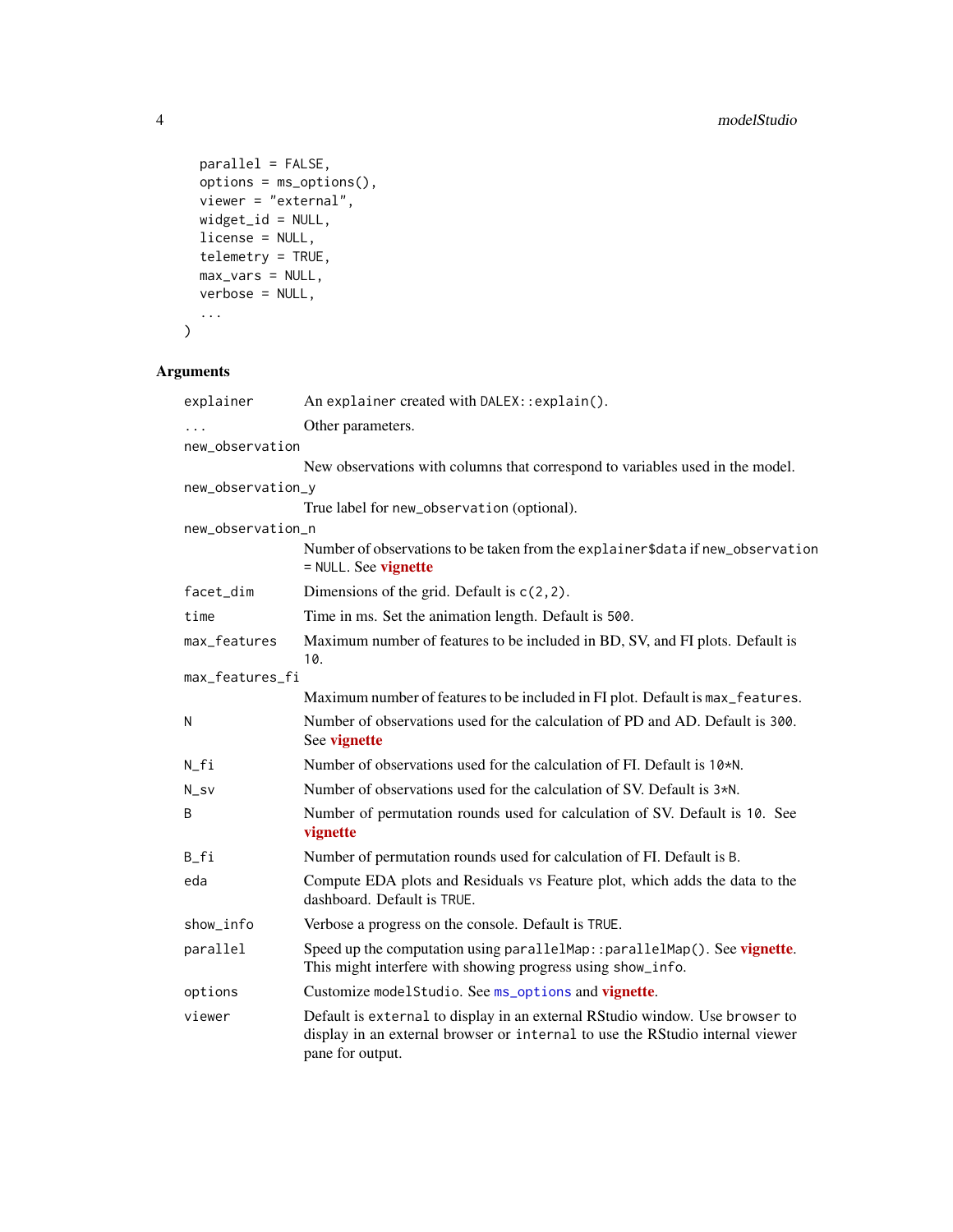#### modelStudio 5

| widget_id | Use an explicit element ID for the widget (rather than an automatically generated<br>one). Useful e.g. when using model Studio with Shiny. See <b>vignette</b> .                                                                                               |
|-----------|----------------------------------------------------------------------------------------------------------------------------------------------------------------------------------------------------------------------------------------------------------------|
| license   | Path to the file containing the license (con parameter passed to readLines()).<br>It can be used e.g. to include the license for explainer\$data as a comment in<br>the source of . html output file.                                                          |
| telemetry | The dashboard gathers useful, but not sensitive, information about how it is<br>being used (e.g. computation length, package version, dashboard dimensions).<br>This is for the development purposes only and can be blocked by setting telemetry<br>to FALSE. |
| max_vars  | An alias for max_features. If provided, it will override the value.                                                                                                                                                                                            |
| verbose   | An alias for show_info. If provided, it will override the value.                                                                                                                                                                                               |

#### Value

An object of the r2d3, htmlwidget, modelStudio class.

#### References

- The input object is implemented in **[DALEX](https://modeloriented.github.io/DALEX/)**
- Feature Importance, Ceteris Paribus, Partial Dependence and Accumulated Dependence explanations are implemented in **[ingredients](https://modeloriented.github.io/ingredients/)**
- Break Down and Shapley Values explanations are implemented in *[iBreakDown](https://modeloriented.github.io/iBreakDown/)*

#### See Also

Vignettes: [modelStudio - R & Python examples](https://modelstudio.drwhy.ai/articles/ms-r-python-examples.html) and [modelStudio - perks and features](https://modelstudio.drwhy.ai/articles/ms-perks-features.html)

```
library("DALEX")
library("modelStudio")
#:# ex1 classification on 'titanic' data
# fit a model
model_titanic <- glm(survived ~., data = titanic_imputed, family = "binomial")
# create an explainer for the model
explainer_titanic <- explain(model_titanic,
                             data = titanic_imputed,
                             y = titanic_imputed$survived,
                             label = "Titanic GLM")
# pick observations
new_observations <- titanic_imputed[1:2,]
rownames(new_observations) <- c("Lucas","James")
# make a studio for the model
modelStudio(explainer_titanic,
```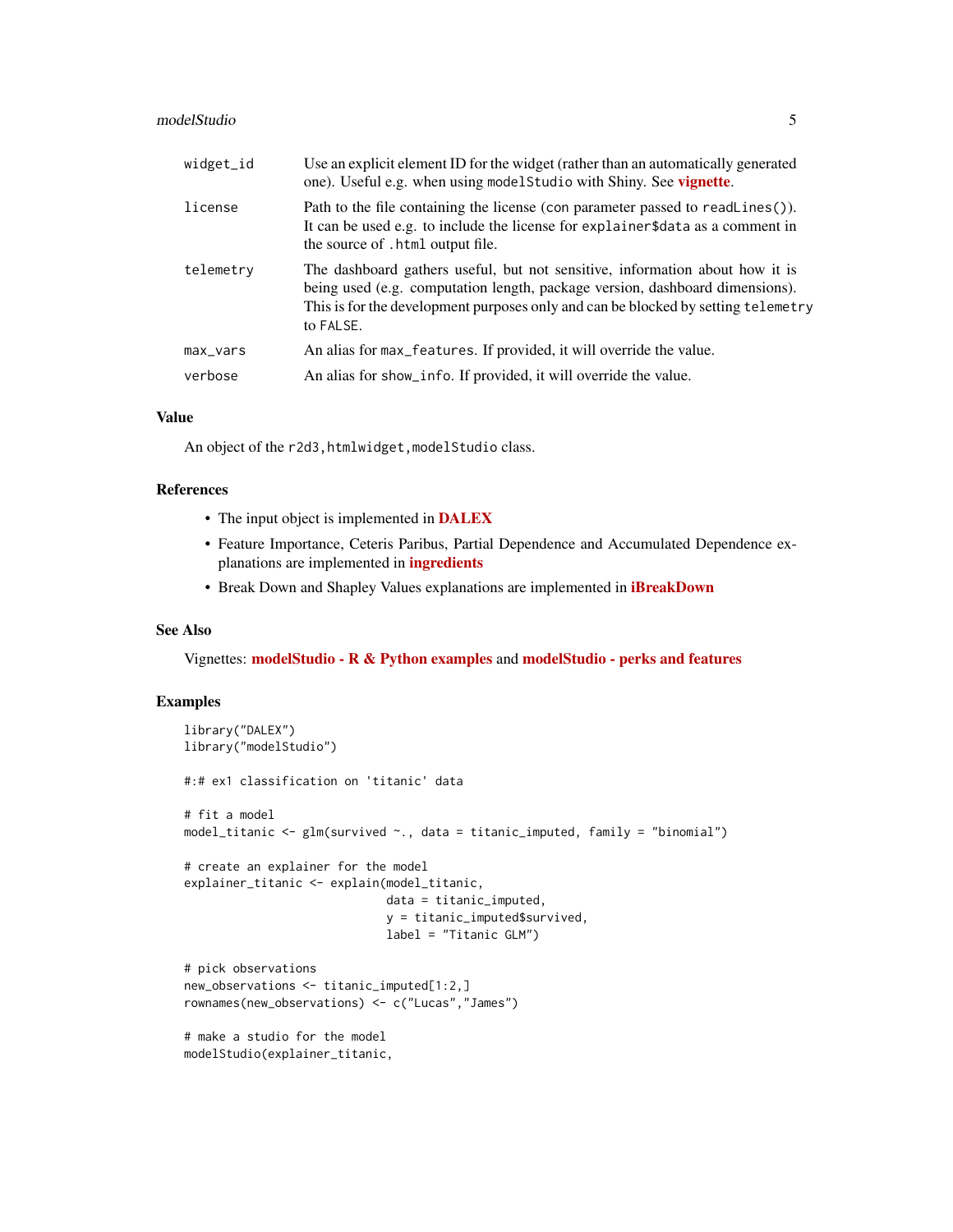```
N = 200, B = 5) # faster example
#:# ex2 regression on 'apartments' data
if (requireNamespace("ranger", quietly=TRUE)) {
  library("ranger")
  model_apartments <- ranger(m2.price ~. ,data = apartments)
  explainer_apartments <- explain(model_apartments,
                                  data = apartments,
                                  y = apartments$m2.price)
  new_apartments <- apartments[1:2,]
  rownames(new_apartments) <- c("ap1","ap2")
  # change dashboard dimensions and animation length
  modelStudio(explainer_apartments,
              new_apartments,
              factor\_dim = c(2, 3),time = 800)
  # add information about true labels
  modelStudio(explainer_apartments,
              new_apartments,
              new_observation_y = new_apartments$m2.price)
  # don't compute EDA plots
  modelStudio(explainer_apartments,
              eda = FALSE)
}
#:# ex3 xgboost model on 'HR' dataset
if (requireNamespace("xgboost", quietly=TRUE)) {
  library("xgboost")
  HR_matrix <- model.matrix(status == "fired" ~ . -1, HR)
  # fit a model
  xgb_matrix <- xgb.DMatrix(HR_matrix, label = HR$status == "fired")
  params <- list(max_depth = 3, objective = "binary:logistic", eval_metric = "auc")
  model_HR <- xgb.train(params, xgb_matrix, nrounds = 300)
  # create an explainer for the model
  explainer_HR <- explain(model_HR,
                          data = HR_matrix,y = HR$status == "fired",type = "classification",
                          label = "xgboost")
  # pick observations
  new_observation <- HR_matrix[1:2, , drop=FALSE]
  rownames(new_observation) <- c("id1", "id2")
```
new\_observations,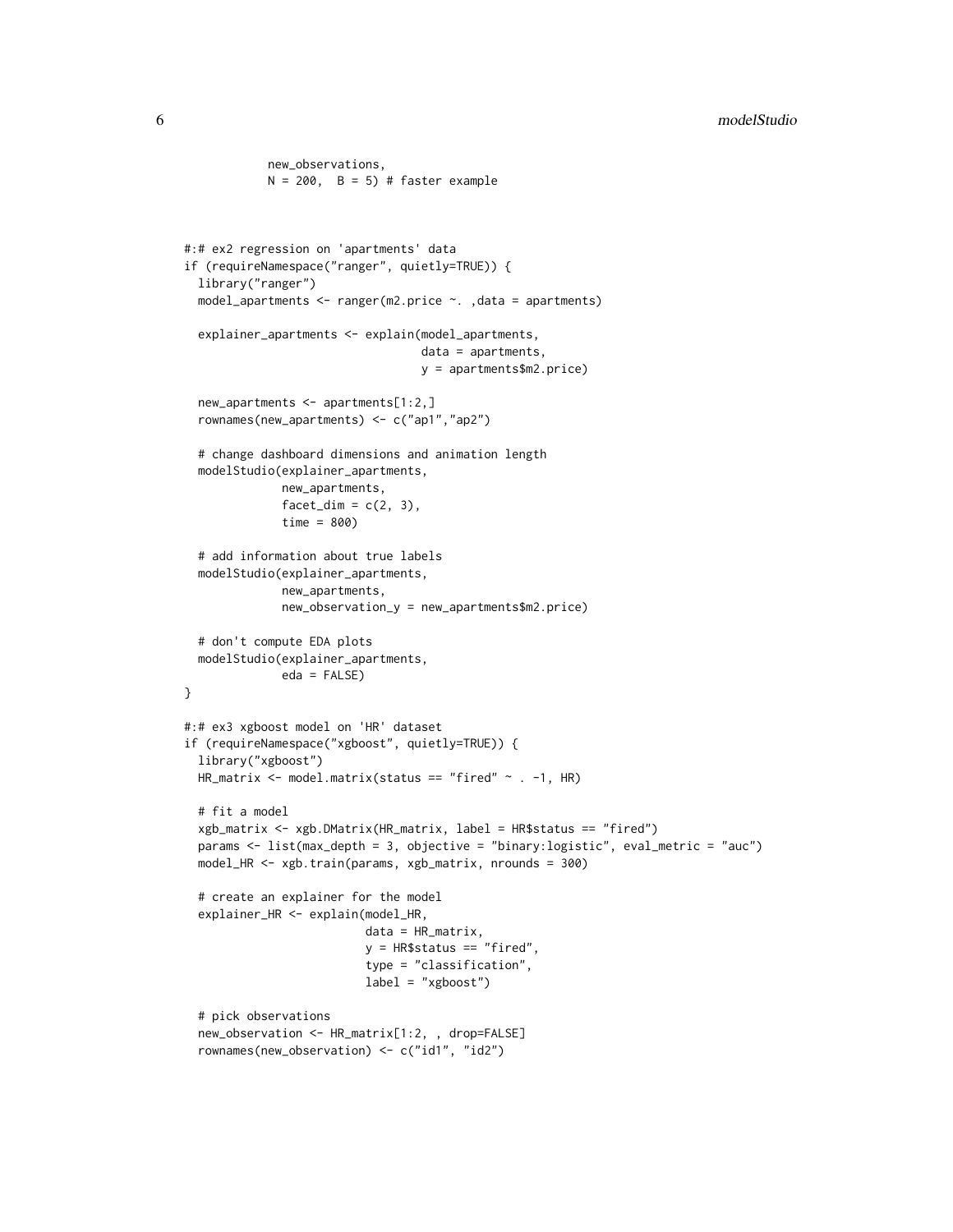```
# make a studio for the model
modelStudio(explainer_HR,
           new_observation)
```
ms\_merge\_observations *Merge the observations of modelStudio objects*

#### Description

}

This function merges local explanations from multiple modelStudio objects into one.

#### Usage

```
ms_merge_observations(...)
```
#### **Arguments**

... modelStudio objects created with modelStudio().

#### Value

An object of the r2d3, htmlwidget, modelStudio class.

#### References

- The input object is implemented in [DALEX](https://modeloriented.github.io/DALEX/)
- Feature Importance, Ceteris Paribus, Partial Dependence and Accumulated Dependence explanations are implemented in [ingredients](https://modeloriented.github.io/ingredients/)
- Break Down and Shapley Values explanations are implemented in *[iBreakDown](https://modeloriented.github.io/iBreakDown/)*

#### See Also

Vignettes: [modelStudio - R & Python examples](https://modelstudio.drwhy.ai/articles/ms-r-python-examples.html) and [modelStudio - perks and features](https://modelstudio.drwhy.ai/articles/ms-perks-features.html)

```
library("DALEX")
library("modelStudio")
# fit a model
model_happiness <- glm(score ~., data = happiness_train)
# create an explainer for the model
explainer_happiness <- explain(model_happiness,
```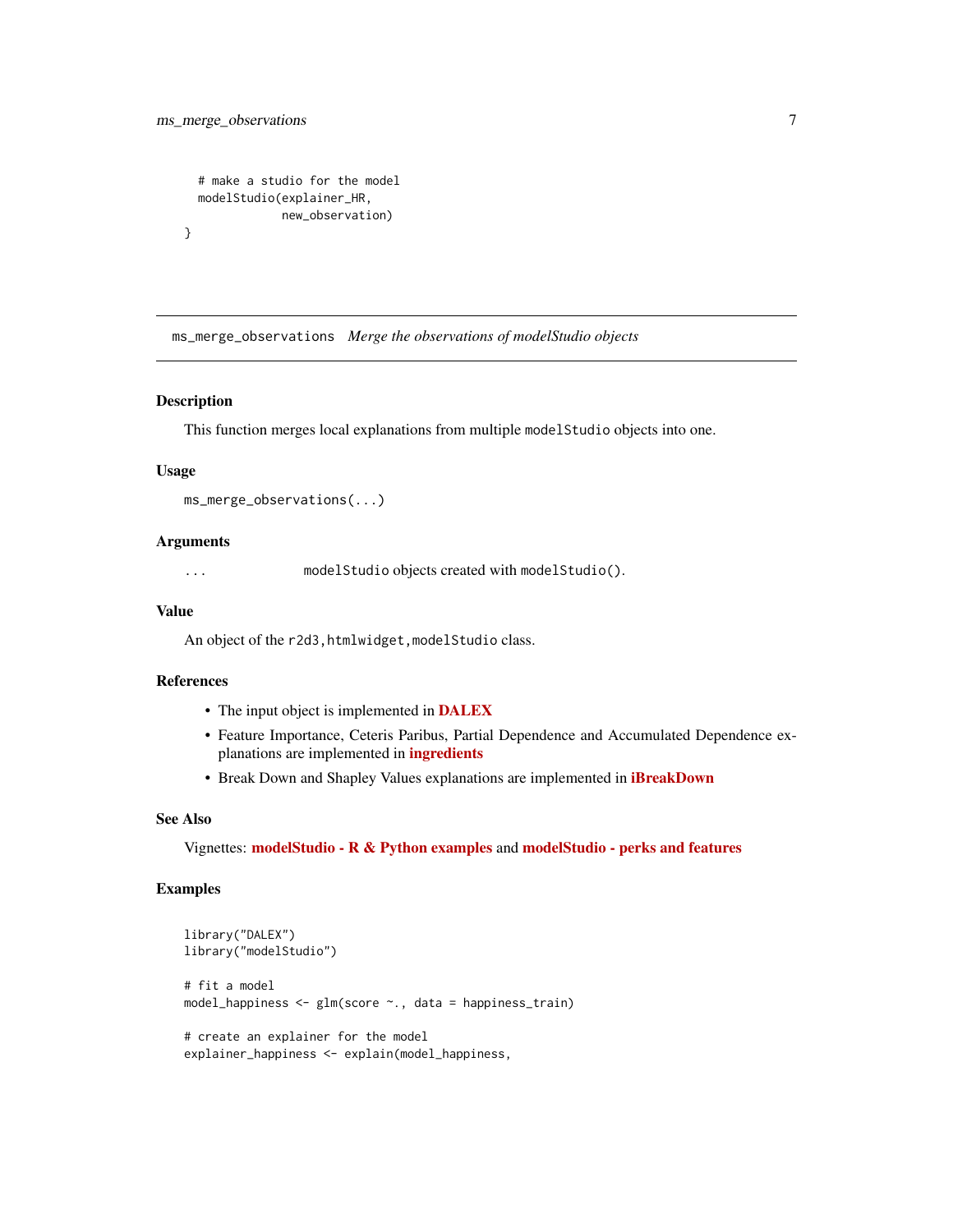```
data = happiness_test,
                               y = happiness_test$score)
# make studios for the model
ms1 <- modelStudio(explainer_happiness,
                   N = 200, B = 5ms2 <- modelStudio(explainer_happiness,
                   new_observation = head(happiness_test, 3),
                   N = 200, B = 5)# merge
ms <- ms_merge_observations(ms1, ms2)
ms
```
<span id="page-7-1"></span>ms\_options *Modify default options and pass them to modelStudio*

#### Description

This function returns default options for [modelStudio](#page-2-1). It is possible to modify values of this list and pass it to the options parameter in the main function. WARNING: Editing default options may cause unintended behavior.

#### Usage

ms\_options(...)

#### Arguments

... Options to change in the form option\_name = value.

#### Value

list of options for modelStudio.

#### **Options**

#### Main options::

scale\_plot TRUE Makes every plot the same height, ignores bar\_width. show\_boxplot TRUE Display boxplots in Feature Importance and Shapley Values plots. show\_subtitle TRUE Should the subtitle be displayed? subtitle label parameter from explainer. ms\_title Title of the dashboard. ms\_subtitle Subtitle of the dashboard (makes space between the title and line). ms\_margin\_\* Dashboard margins. Change margin\_top for more ms\_subtitle space.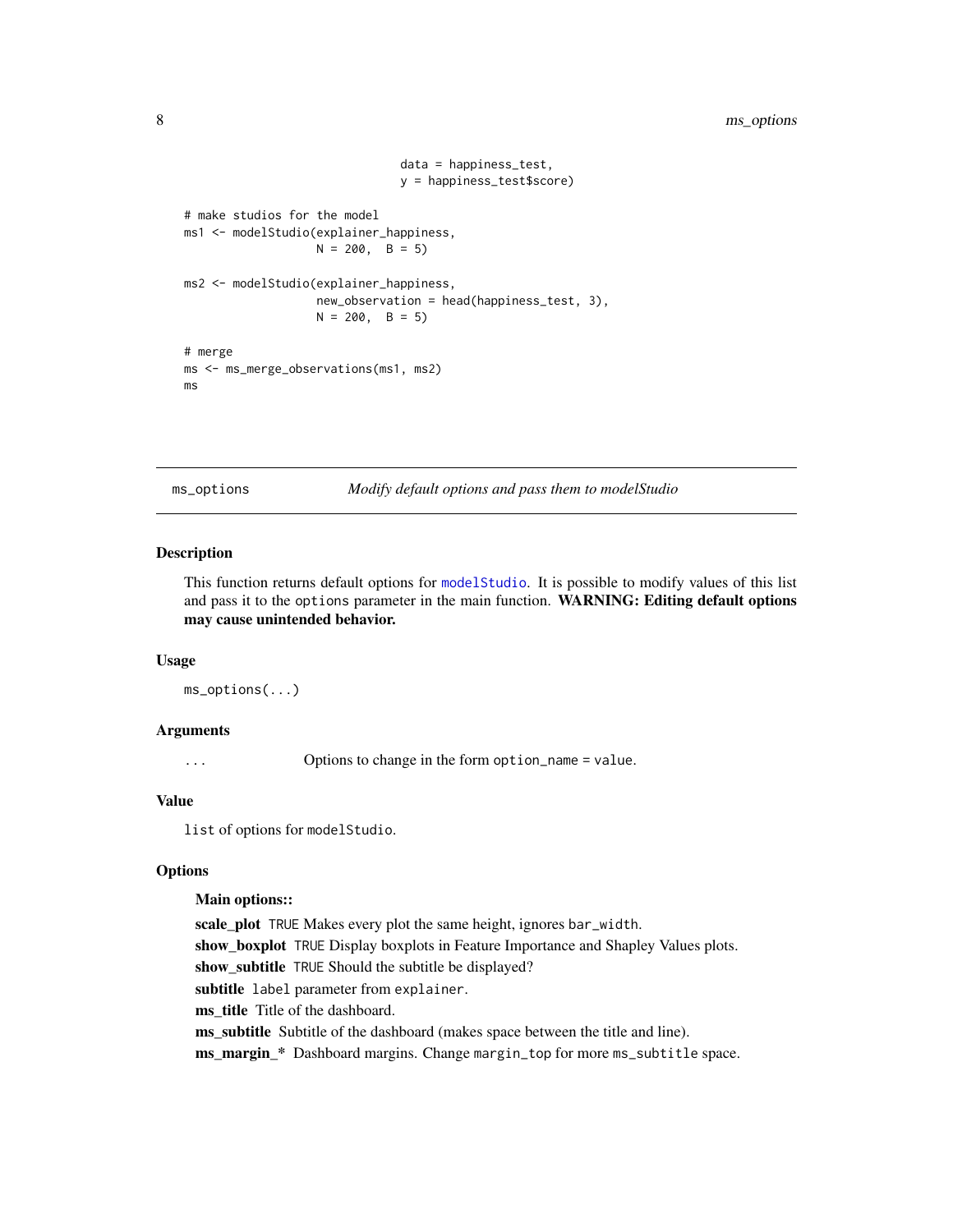margin\_\* Plot margins. Change margin\_left for longer/shorter axis labels. w 420 in px. Inner plot width. h 280 in px. Inner plot height. bar\_width 16 in px. Default width of bars for all plots, ignored when scale\_plot = TRUE. line size 2 in px. Default width of lines for all plots. point\_size 3 in px. Default point radius for all plots. [bar,line,point color] [#46bac2,#46bac2,#371ea3] positive color #8bdcbe for Break Down and Shapley Values bars. negative color #f05a71 for Break Down and Shapley Values bars. default\_color #371ea3 for Break Down bar and highlighted line.

**Plot-specific options::**  $**$  is a two letter code unique to each plot, might be one of [bd, sv,cp, fi,pd, ad,rv, fd, tv, at].

\*\* title Plot-specific title. Default varies.

- \*\*\_subtitle Plot-specific subtitle. Default is subtitle.
- \*\* axis title Plot-specific axis title. Default varies.
- \*\*\_bar\_width Plot-specific width of bars. Default is bar\_width, ignored when scale\_plot = TRUE.
- \*\*\_line\_size Plot-specific width of lines. Default is line\_size.
- \*\*\_point\_size Plot-specific point radius. Default is point\_size.
- \*\*\_\*\_color Plot-specific [bar,line,point] color. Default is [bar,line,point]\_color.

#### References

- The input object is implemented in [DALEX](https://modeloriented.github.io/DALEX/)
- Feature Importance, Ceteris Paribus, Partial Dependence and Accumulated Dependence explanations are implemented in [ingredients](https://modeloriented.github.io/ingredients/)
- Break Down and Shapley Values explanations are implemented in *[iBreakDown](https://modeloriented.github.io/iBreakDown/)*

#### See Also

Vignettes: [modelStudio - R & Python examples](https://modelstudio.drwhy.ai/articles/ms-r-python-examples.html) and [modelStudio - perks and features](https://modelstudio.drwhy.ai/articles/ms-perks-features.html)

#### Examples

```
library("DALEX")
library("modelStudio")
# fit a model
model_apartments \leq glm(m2.price \sim., data = apartments)
# create an explainer for the model
explainer_apartments <- explain(model_apartments,
                                 data = apartments,
                                 y = apartments$m2.price)
```
# pick observations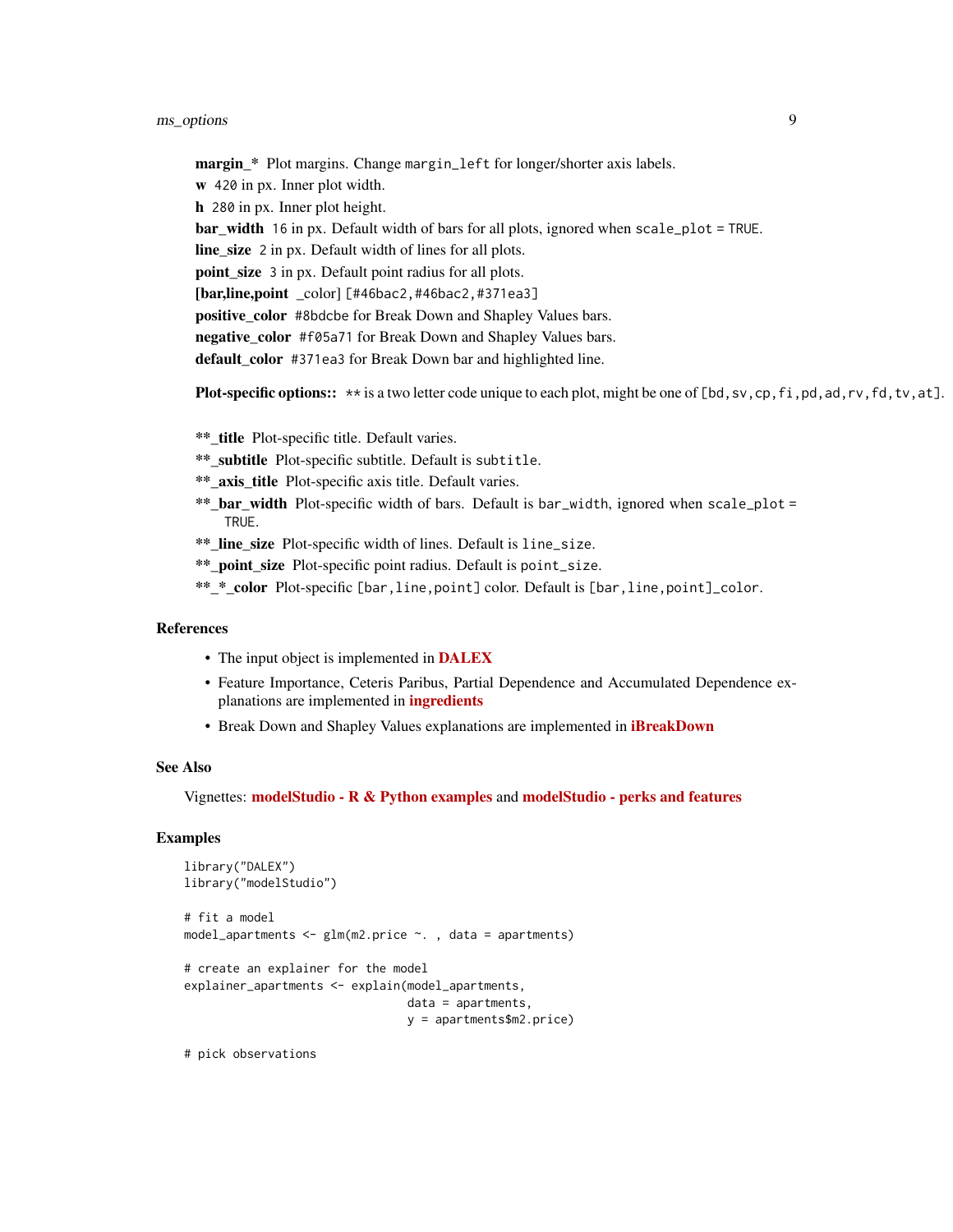```
new_observation <- apartments[1:2,]
rownames(new_observation) <- c("ap1","ap2")
# modify default options
new_options <- ms_options(
  show_subtitle = TRUE,
  bd_subtitle = "Hello World",
  line_size = 5,
  point_size = 9,
  line_color = "pink",
  point_color = "purple",
  bd_positive_color = "yellow",
  bd_negative_color = "orange"
\mathcal{L}# make a studio for the model
modelStudio(explainer_apartments,
            new_observation,
            options = new_options,
            N = 200, B = 5) # faster example
```
ms\_update\_observations

*Update the observations of a modelStudio object*

#### Description

This function calculates local explanations on new observations and adds them to the modelStudio object.

#### Usage

```
ms_update_observations(
  object,
  explainer,
  new_observation = NULL,
  new_observation_y = NULL,
  max_features = 10,
  B = 10,
  show_info = TRUE,
  parallel = FALSE,
  widget_id = NULL,
  overwrite = FALSE,
  ...
)
```
<span id="page-9-0"></span>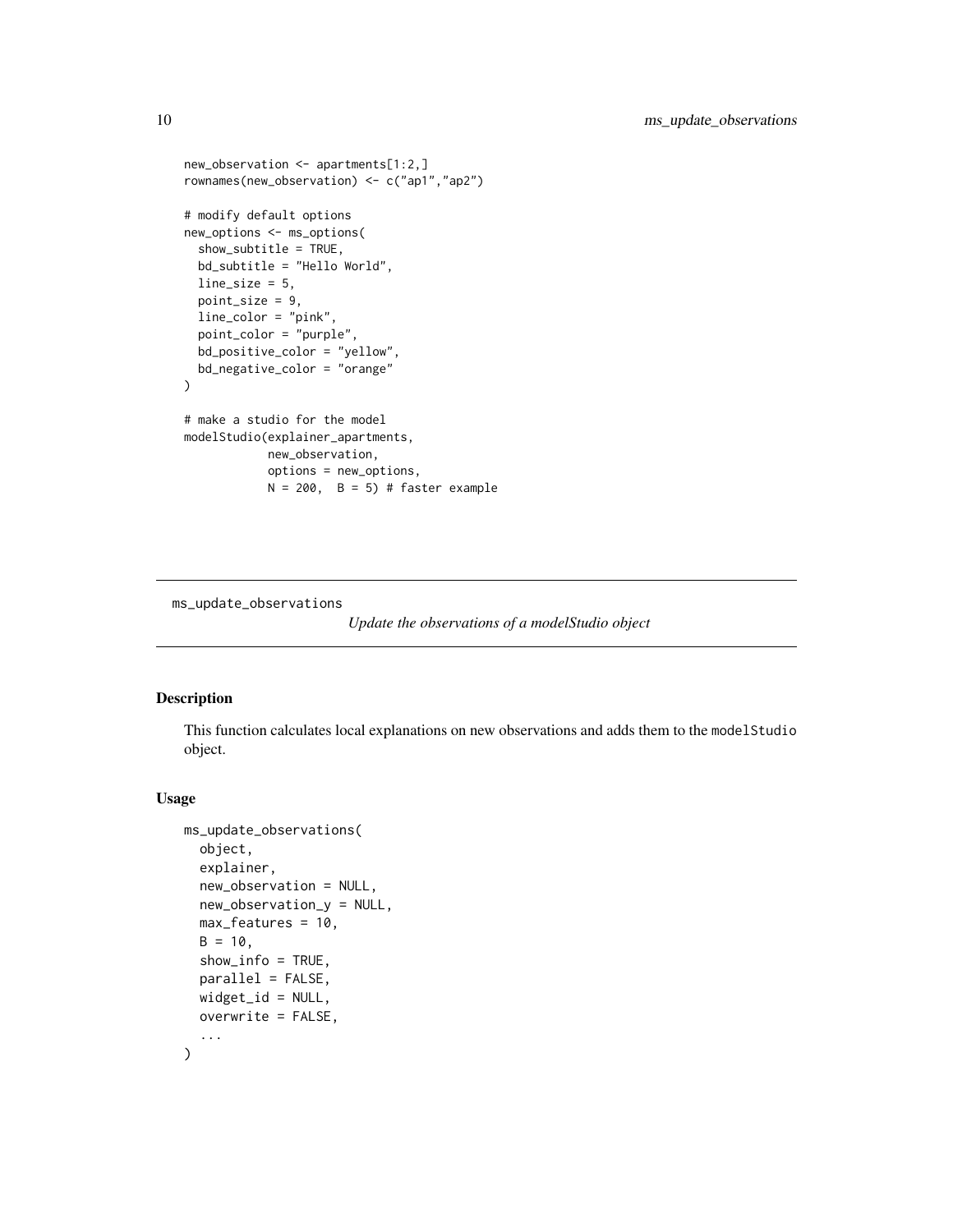#### Arguments

| object            | A modelStudio created with modelStudio().                                                                                                                |  |  |  |
|-------------------|----------------------------------------------------------------------------------------------------------------------------------------------------------|--|--|--|
| explainer         | An explainer created with DALEX:: explain().                                                                                                             |  |  |  |
| new_observation   |                                                                                                                                                          |  |  |  |
|                   | New observations with columns that correspond to variables used in the model.                                                                            |  |  |  |
| new_observation_y |                                                                                                                                                          |  |  |  |
|                   | True label for new_observation (optional).                                                                                                               |  |  |  |
| max_features      | Maximum number of features to be included in BD and SV plots. Default is 10.                                                                             |  |  |  |
| B                 | Number of permutation rounds used for calculation of SV and FI. Default is 10.<br>See vignette                                                           |  |  |  |
| show_info         | Verbose a progress on the console. Default is TRUE.                                                                                                      |  |  |  |
| parallel          | Speed up the computation using parallelMap: : parallelMap(). See vignette.<br>This might interfere with showing progress using show_info.                |  |  |  |
| widget_id         | Use an explicit element ID for the widget (rather than an automatically generated<br>one). Useful e.g. when using model Studio with Shiny. See vignette. |  |  |  |
| overwrite         | Overwrite existing observations and their explanations. Default is FALSE which<br>means add new observations to the existing ones.                       |  |  |  |
| $\cdots$          | Other parameters.                                                                                                                                        |  |  |  |

#### Value

An object of the r2d3, htmlwidget, modelStudio class.

#### References

- The input object is implemented in [DALEX](https://modeloriented.github.io/DALEX/)
- Feature Importance, Ceteris Paribus, Partial Dependence and Accumulated Dependence explanations are implemented in [ingredients](https://modeloriented.github.io/ingredients/)
- Break Down and Shapley Values explanations are implemented in **[iBreakDown](https://modeloriented.github.io/iBreakDown/)**

#### See Also

Vignettes: [modelStudio - R & Python examples](https://modelstudio.drwhy.ai/articles/ms-r-python-examples.html) and [modelStudio - perks and features](https://modelstudio.drwhy.ai/articles/ms-perks-features.html)

```
library("DALEX")
library("modelStudio")
# fit a model
model_titanic <- glm(survived ~., data = titanic_imputed, family = "binomial")
# create an explainer for the model
explainer_titanic <- explain(model_titanic,
                             data = titanic_imputed,
                             y = titanic_imputed$survived)
```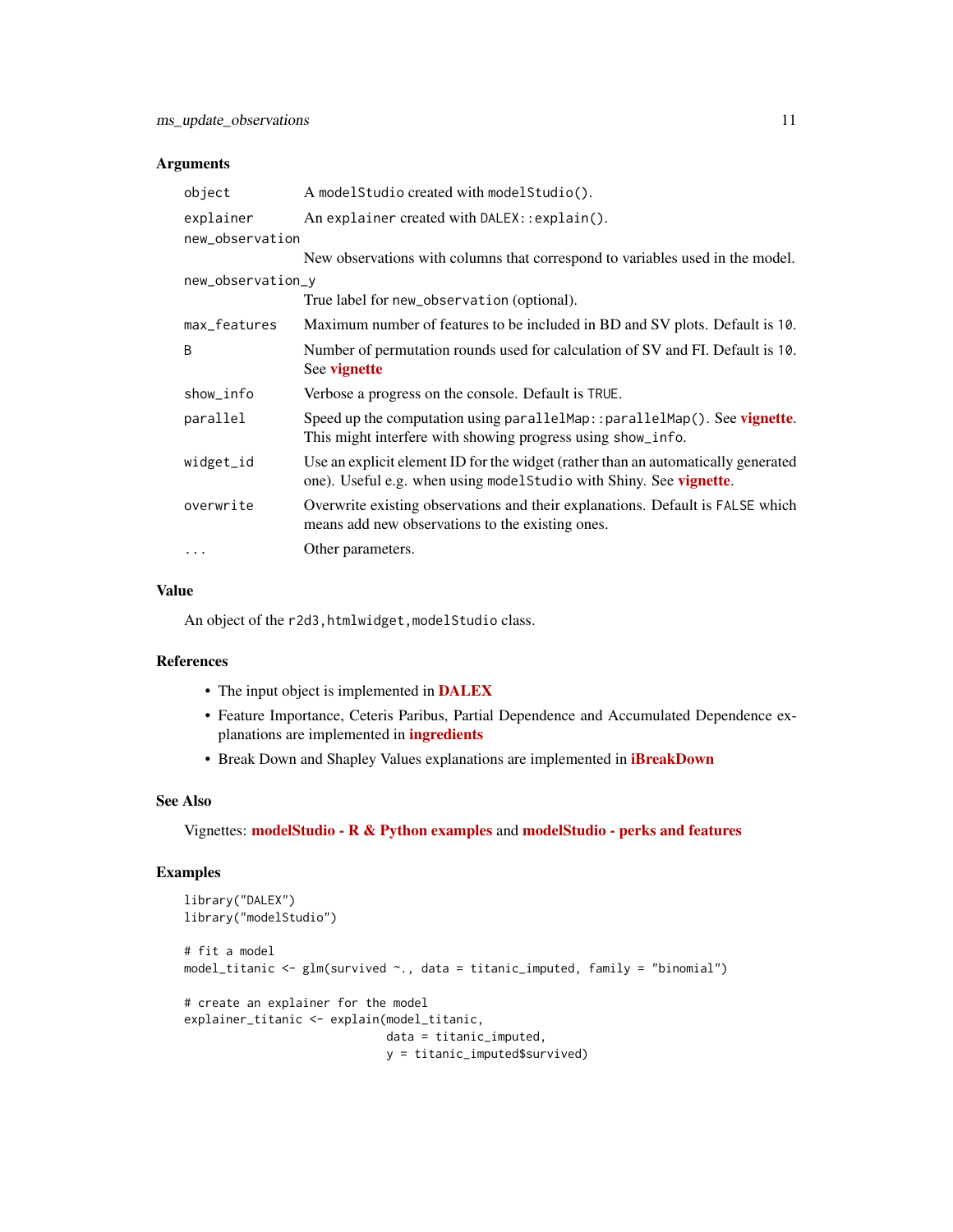```
# make a studio for the model
ms <- modelStudio(explainer_titanic,
                  N = 200, B = 5) # faster example
# add new observations
ms <- ms_update_observations(ms,
                             explainer_titanic,
                             new_observation = titanic_imputed[100:101,],
                             new_observation_y = titanic_imputed$survived[100:101])
ms
# overwrite the observations with new ones
ms <- ms_update_observations(ms,
                             explainer_titanic,
                             new_observation = titanic_imputed[100:101,],
                             overwrite = TRUE)
ms
```
ms\_update\_options *Update the options of a modelStudio object*

#### Description

This function updates the options of a [modelStudio](#page-2-1) object. WARNING: Editing default options may cause unintended behavior.

#### Usage

```
ms_update_options(object, ...)
```
#### Arguments

| object                  | A modelStudio created with modelStudio().                                                           |
|-------------------------|-----------------------------------------------------------------------------------------------------|
| $\cdot$ $\cdot$ $\cdot$ | Options to change in the form option name = value, e.g. time = $\theta$ , facet_dim<br>$= c(1,2)$ . |

#### Value

An object of the r2d3, htmlwidget, modelStudio class.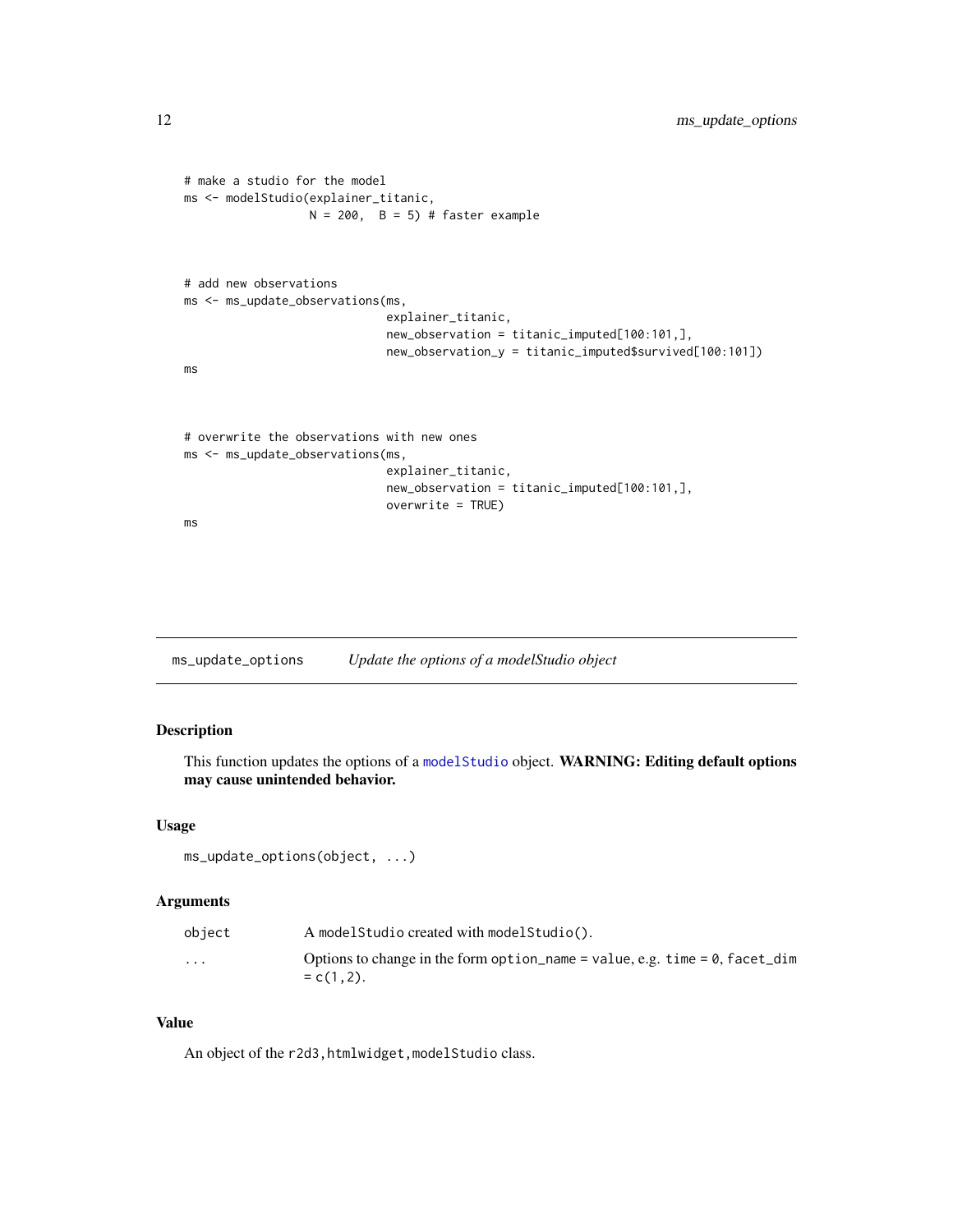#### **Options**

Main options::

scale\_plot TRUE Makes every plot the same height, ignores bar\_width. show\_boxplot TRUE Display boxplots in Feature Importance and Shapley Values plots. show subtitle TRUE Should the subtitle be displayed? subtitle label parameter from explainer. ms title Title of the dashboard. ms\_subtitle Subtitle of the dashboard (makes space between the title and line). ms\_margin\_\* Dashboard margins. Change margin\_top for more ms\_subtitle space. margin \* Plot margins. Change margin\_left for longer/shorter axis labels. w 420 in px. Inner plot width. h 280 in px. Inner plot height. bar\_width 16 in px. Default width of bars for all plots, ignored when scale\_plot = TRUE. line\_size 2 in px. Default width of lines for all plots. point\_size 3 in px. Default point radius for all plots. [bar,line,point color] [#46bac2,#46bac2,#371ea3] positive\_color #8bdcbe for Break Down and Shapley Values bars. negative color #f05a71 for Break Down and Shapley Values bars. default color #371ea3 for Break Down bar and highlighted line.

**Plot-specific options::**  $**$  is a two letter code unique to each plot, might be one of [bd, sv, cp, fi, pd, ad, rv, fd, tv, at].

- \*\* title Plot-specific title. Default varies.
- \*\*\_subtitle Plot-specific subtitle. Default is subtitle.
- \*\*\_axis\_title Plot-specific axis title. Default varies.
- \*\*\_bar\_width Plot-specific width of bars. Default is bar\_width, ignored when scale\_plot = **TRUF**
- \*\* line size Plot-specific width of lines. Default is line\_size.
- \*\*\_point\_size Plot-specific point radius. Default is point\_size.
- \*\* \* color Plot-specific [bar,line,point] color. Default is [bar,line,point]\_color.

#### References

- The input object is implemented in **[DALEX](https://modeloriented.github.io/DALEX/)**
- Feature Importance, Ceteris Paribus, Partial Dependence and Accumulated Dependence explanations are implemented in [ingredients](https://modeloriented.github.io/ingredients/)
- Break Down and Shapley Values explanations are implemented in *[iBreakDown](https://modeloriented.github.io/iBreakDown/)*

#### See Also

Vignettes: [modelStudio - R & Python examples](https://modelstudio.drwhy.ai/articles/ms-r-python-examples.html) and [modelStudio - perks and features](https://modelstudio.drwhy.ai/articles/ms-perks-features.html)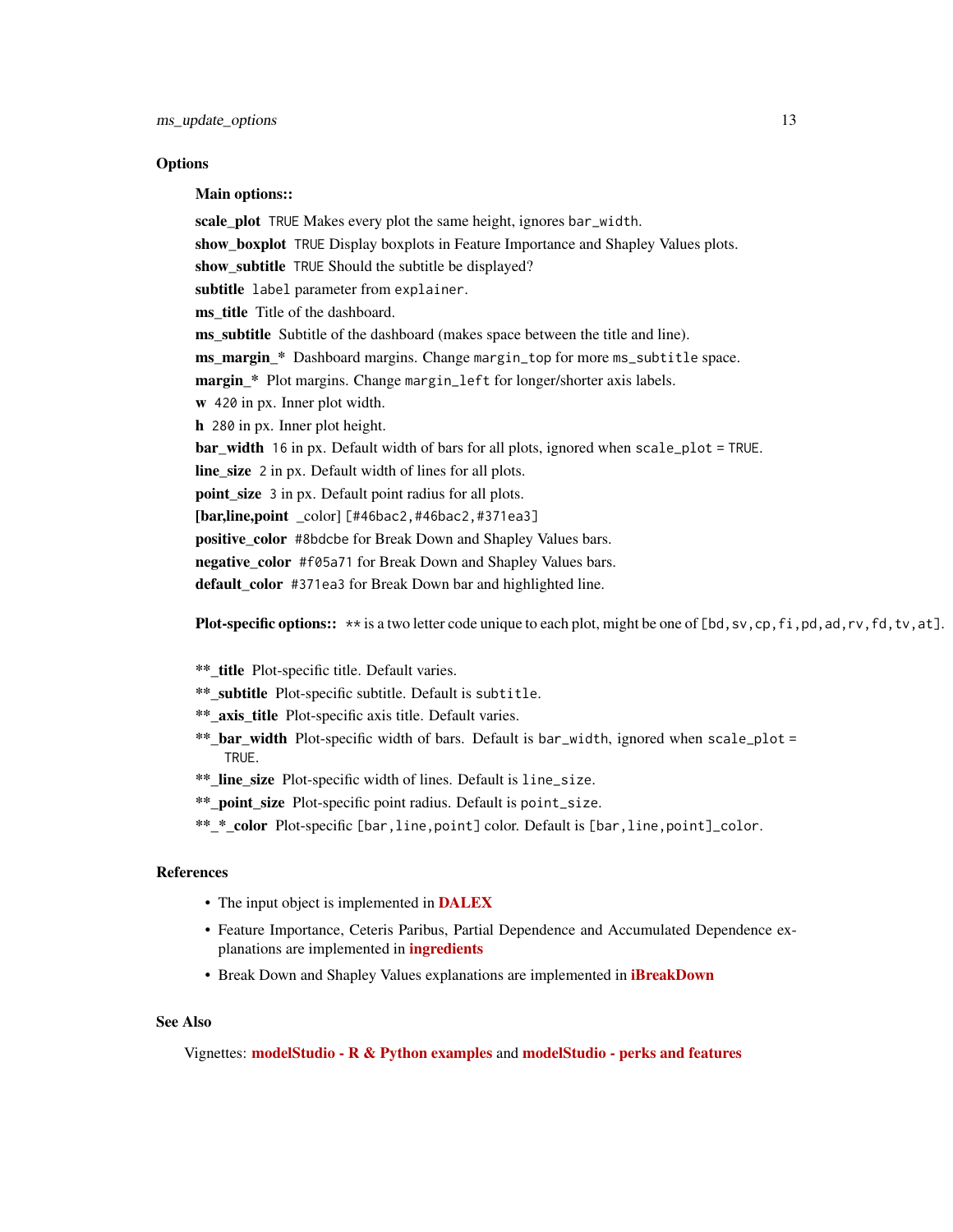```
library("DALEX")
library("modelStudio")
# fit a model
model_titanic <- glm(survived ~., data = titanic_imputed, family = "binomial")
# create an explainer for the model
explainer_titanic <- explain(model_titanic,
                             data = titanic_imputed,
                             y = titanic_imputed$survived)
# make a studio for the model
ms <- modelStudio(explainer_titanic,
                 N = 200, B = 5) # faster example
# update the options
new_ms <- ms_update_options(ms,
                            time = \theta,
                            factor\_dim = c(1,2),
                            margin_left = 150)
new_ms
```